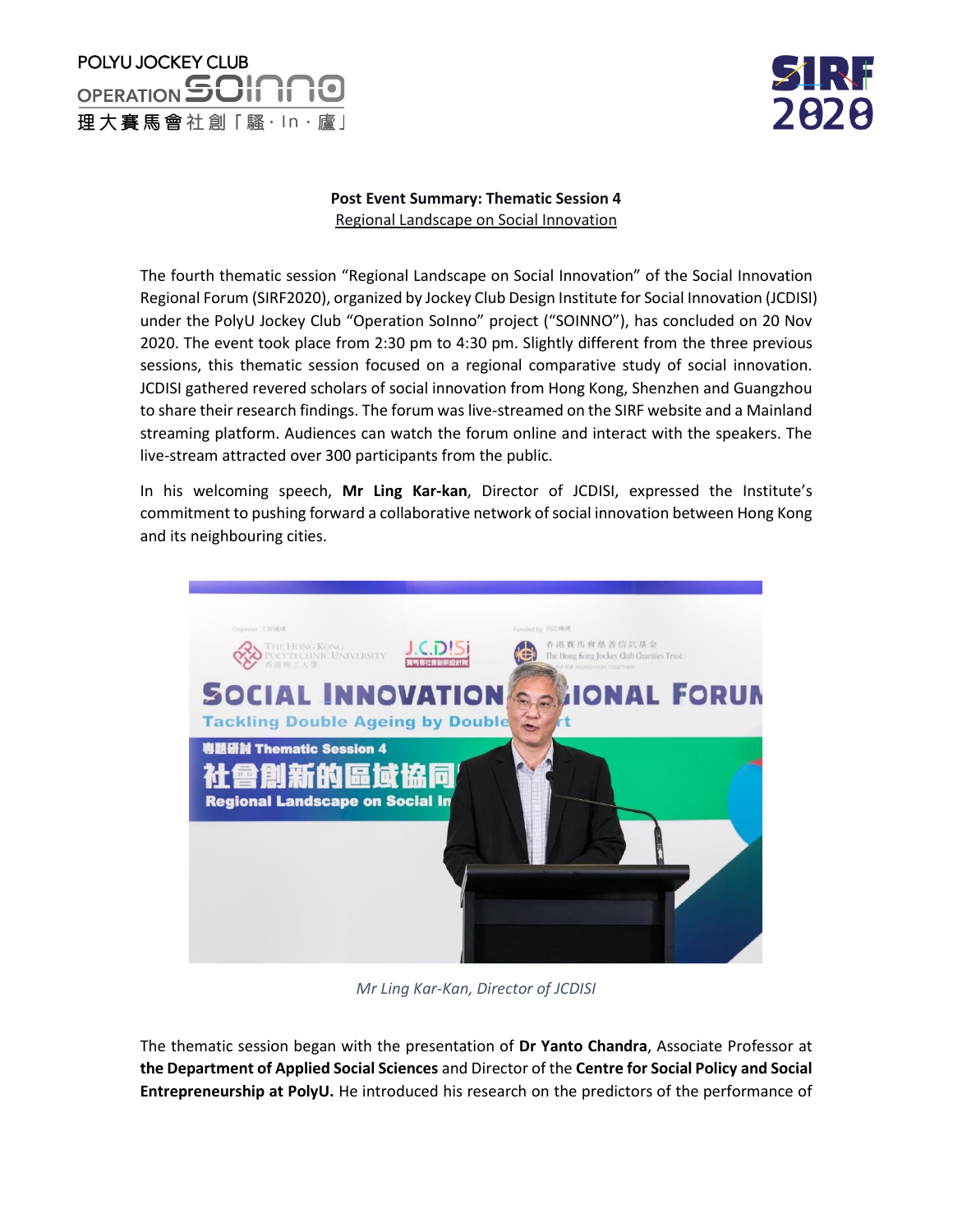

social innovation projects. Dr Chandra pointed out that social innovation reaches all aspects of life. For example, the establishment of kindergarten in 1816 during the industrial revolution alleviated the burden of childcare from working parents. Another example of social innovation is the microcredit system for low-income individuals in need. However, not all attempts in social innovation are successful. The key question remains: What are the key factors that affect the performance of social innovation projects?

Dr Chandra's research compared 150 international cases and 60 local cases of social innovation and analysed how social strategies, commercial strategy, social capital, human capital and other factors affect their performance. He specifically analysed through two main perspectives, namely business nature and creativity. In terms of business nature, his research identified several key performance indicators, namely financial sustainability, the founder's prior knowledge and experience in business, as well as their business contacts and access to resources. On the other hand, three predictors of high-performing social innovation projects in terms of creativity are identified, namely creativity in product or service design, creativity in the process of product and service delivery, and creativity in facilitating changes to social relations. He concluded the presentation with six major recommendations for social enterprises: integrate social and commercial strategies, be able to address multiple social problems, be actively engaged with the private sector, acquire diverse sources of funding, be original and creative, and select prudent and competent leadership.



*Dr Yanto Chandra, Associate Professor, Department of Applied Social Sciences and Director of the Centre for Social Policy and Social Entrepreneurship at PolyU*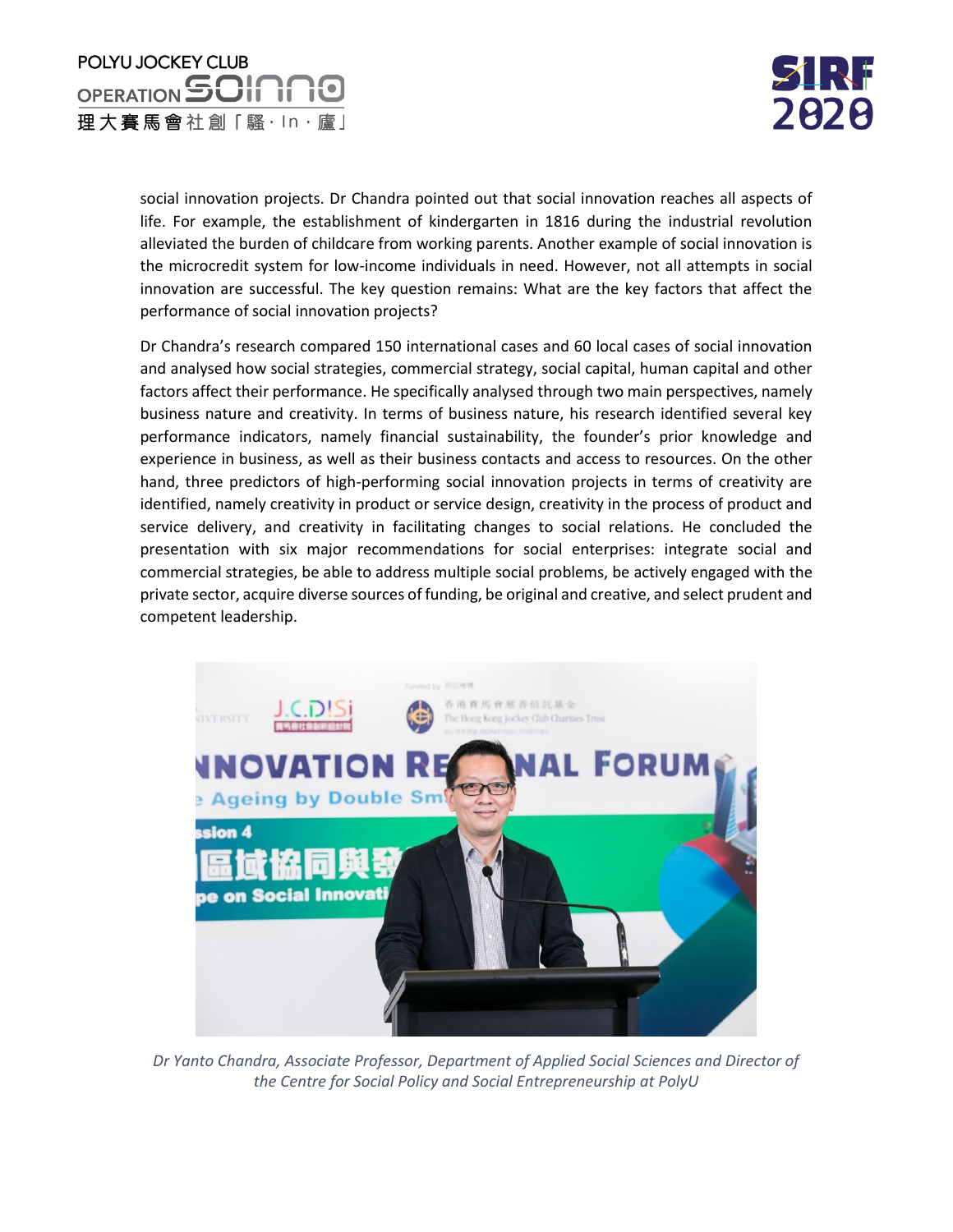

**Prof Runan Zhou**, Associate Professor at the School of Communication and Design, **Sun Yat-sen University and Director of Guangzhou Social Innovation Center**, studied social innovation from the point of view of governance. He compared the social innovation ecology in Guangzhou, Shenzhen and Shunde, and analysed the impacts and challenges faced by social innovation incubators. Furthermore, he proposed recommendations for future development. Prof Zhou showed that in the most recent decade, incubators led by the government and civil organisations have become the dominant models for social innovations.

Prof Zhou focused his case study on the incubator ecology of Guangzhou. The majority of the 45 incubators of different scales spanning from the city, district to street level, are funded by the government-run Lottery Public Welfare Fund. Different from Guangzhou, the newly-established statutory body Shunde Social Innovation Center in Shunde, Foshan is run collectively by the local government, high schools and civil organisations.

Prof Zhou further elaborated that social entrepreneurship has been in the spotlight in recent years, with exploration and implementation concentrated within civil society. In 2019, social enterprise was officially recognised by the Chengdu government for the first time, bringing national attention to the city. As an ending remark, Prof Zhou revealed some obstacles in the existing social innovation ecology, such as a lack of top-level design and bureaucracy resulting from the multilevel structure. He believed that a more transparent working relationship between the government and civil organisations can unlock incubators to their fullest potential.



*Prof Runan Zhou, Associate Professor at the School of Communication and Design, Sun Yat-sen University and Director of Guangzhou Social Innovation Center*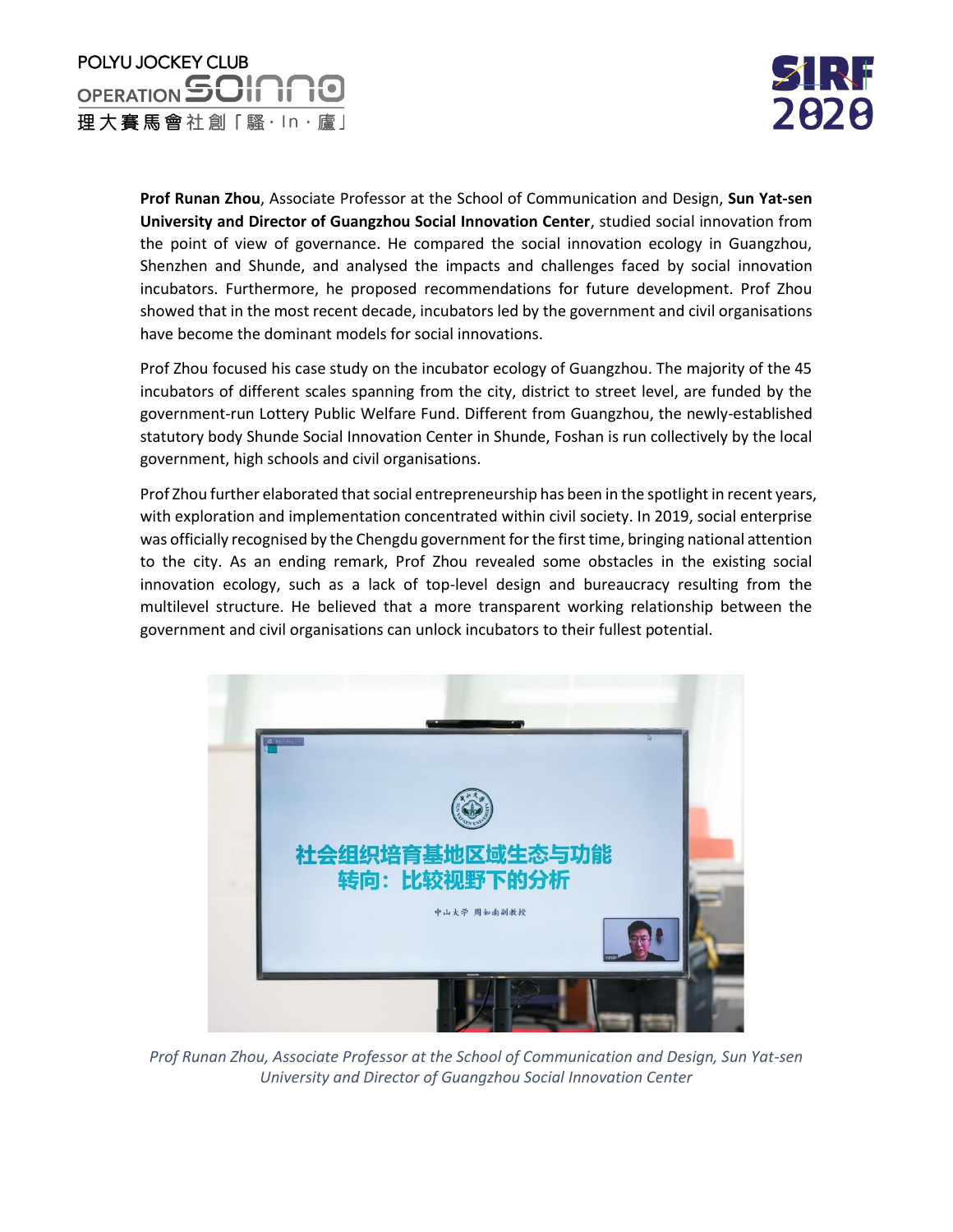

**Dr Norah Wang**, Associate **of the Cambridge Centre for Social Innovation**, presented her research on Hong Kong social innovation ecology in two parts. In the first part, Dr Wang introduced the history of social innovation and the evolution of local social innovation ecology in Hong Kong. From as early as the sixties to the eighties, Hong Kong had developed a social welfare service model driven by the collaboration between society and commercial enterprises. The nineties witnessed the marketisation of non-profit organisations; and after the SARS epidemic in 2003, the establishment of the Commission on Poverty formalised social enterprise as a feasible solution for improving employment among the disadvantaged. Dr Wang noted that The Social Innovation and Entrepreneurship Development Fund (SIE Fund) has become the main driver in the development of social innovation ecosystem in Hong Kong.

In the second part of her presentation, Dr Wang revealed problems in the existing social innovation ecosystem. She suggested building on the existing ecology by focusing on specific issue fields. Dr Wang's research gathered 268 project proposals from Hong Kong social innovation incubator GoodSeed to analyse the issue fields targeted and solutions offered, eventually tracking their survival rate. Her study shows that social innovation projects focusing on ad-hoc, 'trendy' topics have a lower survival rate. For example, in the area of elderly service, although most projects are centred around the idea of ageing in place, few survive in the long run. Dr Wang emphasised that this phenomenon deserves more attention and further research to explore solutions.



*Dr Norah Wang, Associate of the Cambridge Centre for Social Innovation*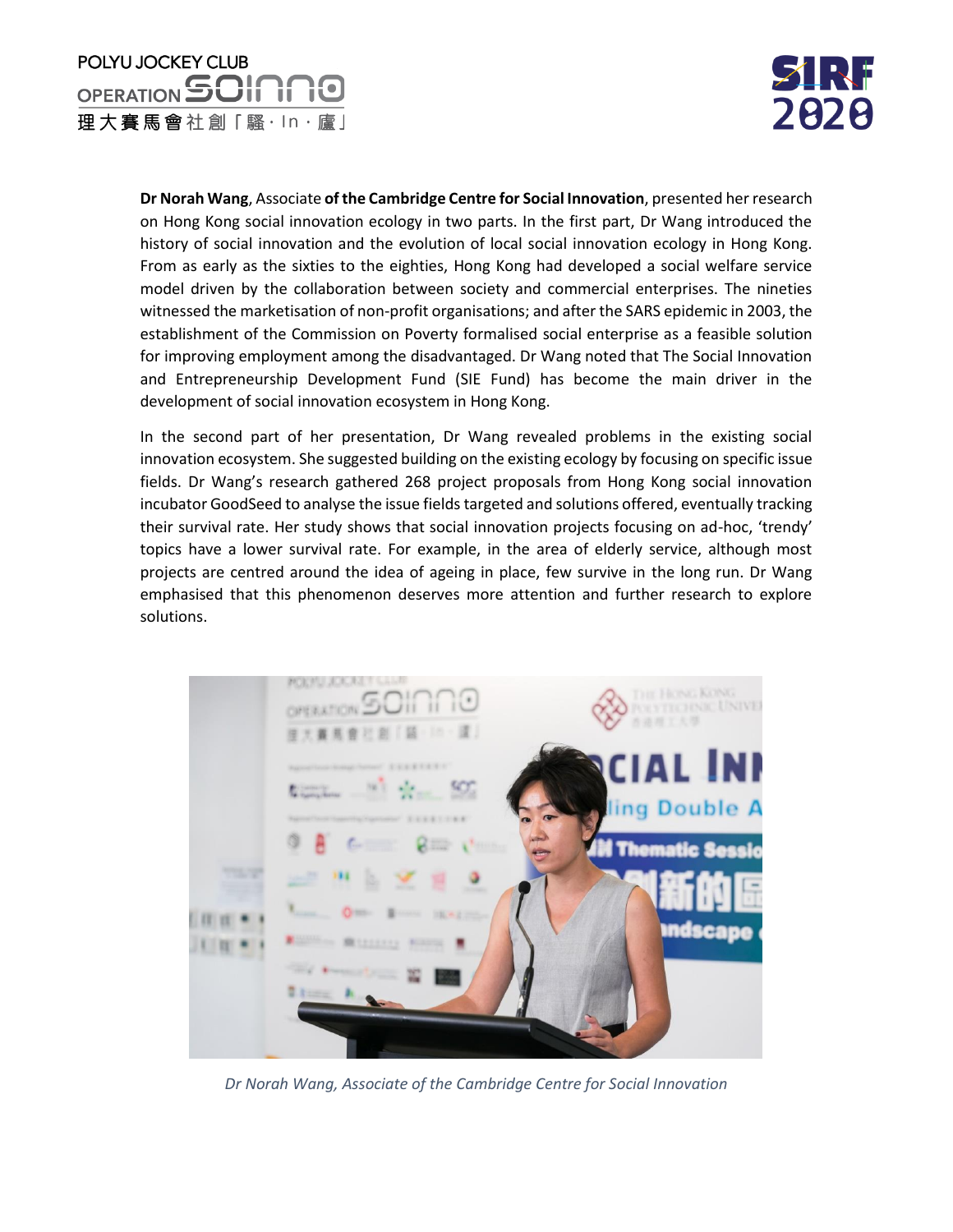

President and researcher of **Shenzhen Institute of Non-Profit organisations Mr JinXing Rao** defined social innovation as 'support for civil organizations and social enterprises to adopt an innovative approach towards social challenges' and studied Shenzhen's social innovation projects through this analytical lens. Mr Rao introduced the development of civil-organisations-related ordinance and the macro-environment in the Mainland, naming the introduction of the Civil Code of The People's Republic of China, the Charity Law of the People's Republic of China and the registry system for civil organisations as examples. He pointed out that the Chinese government has been a major player in social innovation in China.

Next, Mr Rao presented a detailed introduction of the topology and operational models of citylevel and district-level social innovation spaces in Shenzhen. For example, Shenzhen's Futian district has taken the lead in supporting the development of social innovation. The measures include an annual 20-million funding towards social infrastructure, establishing the district as the headquarters of Shenzhen's social innovation, and incubators and other supporting services for civil organisations. In addition to the recently-launched tri-level social incubator platform '2+8+N' district in Nanshan, Shenzhen has also established the nation's first 'social innovation funding platform', facilitating the matching of capital and philanthropic projects. Backed by the government, these social innovation spaces provide venues, capital and services for social incubators. Mr Rao further pinpointed several weak points he identified in the local ecology, such as the still-nascent industry of civil organisations and public services, the lack of popularity and the homogeneity of offered services. Concluding his presentation, he put forward several directions for future development, such as comprehensive city-wide planning of civil organisations and public service spaces, establishing service standards, an integrated support mechanism for civil organisations comprised of academia, legal, banking, finance and information technology, and the utilisation of digital technology to improve service efficiency.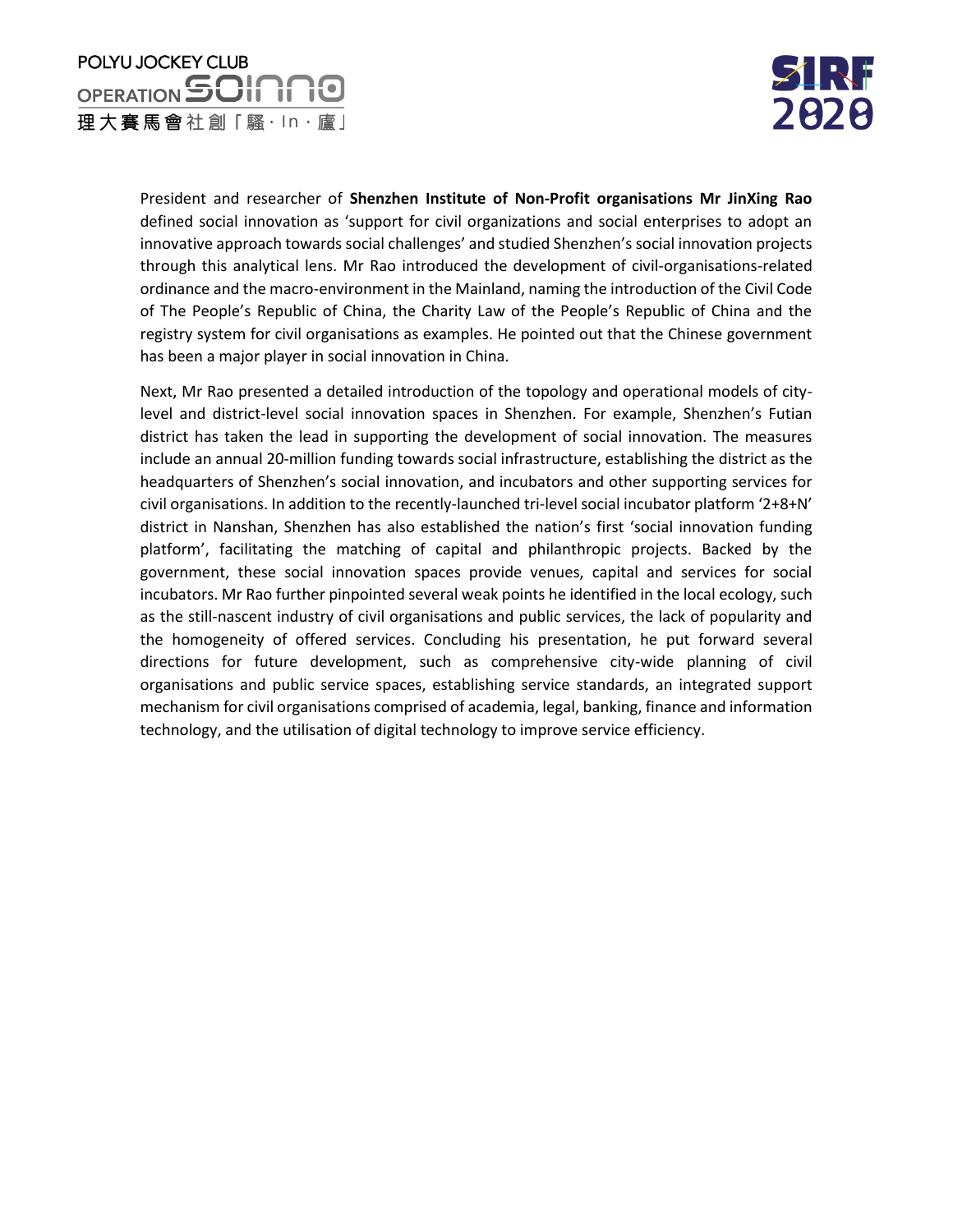N. 2020



*President and researcher of Shenzhen Institute of Non-Profit organisations Mr JinXing Rao*

The ending panel discussion was moderated by JCDISI Director **Mr Ling Kar-kan**. He began by reiterating JCDISI's vision to build an exchange platform for social innovation among scholars from Hong Kong, Shenzhen and Guangzhou. The guests engaged in an in-depth exchange surrounding questions such as "How one can resolve the conflict within social innovation that often requires a resourceful leader with extensive experience in commerce and abundant commercial resources, but also encourage youngsters to take part in?" and "the roles of service-oriented government in social innovation".

Following the successful completion of the fourth thematic session of SIRF2020, the main forum, titled 'Tackling Double-Ageing by Double Smart', will take place on 11 Dec at 2:30 pm and will be live-streamed. We invite you to register and look forward to welcoming you to the upcoming session.